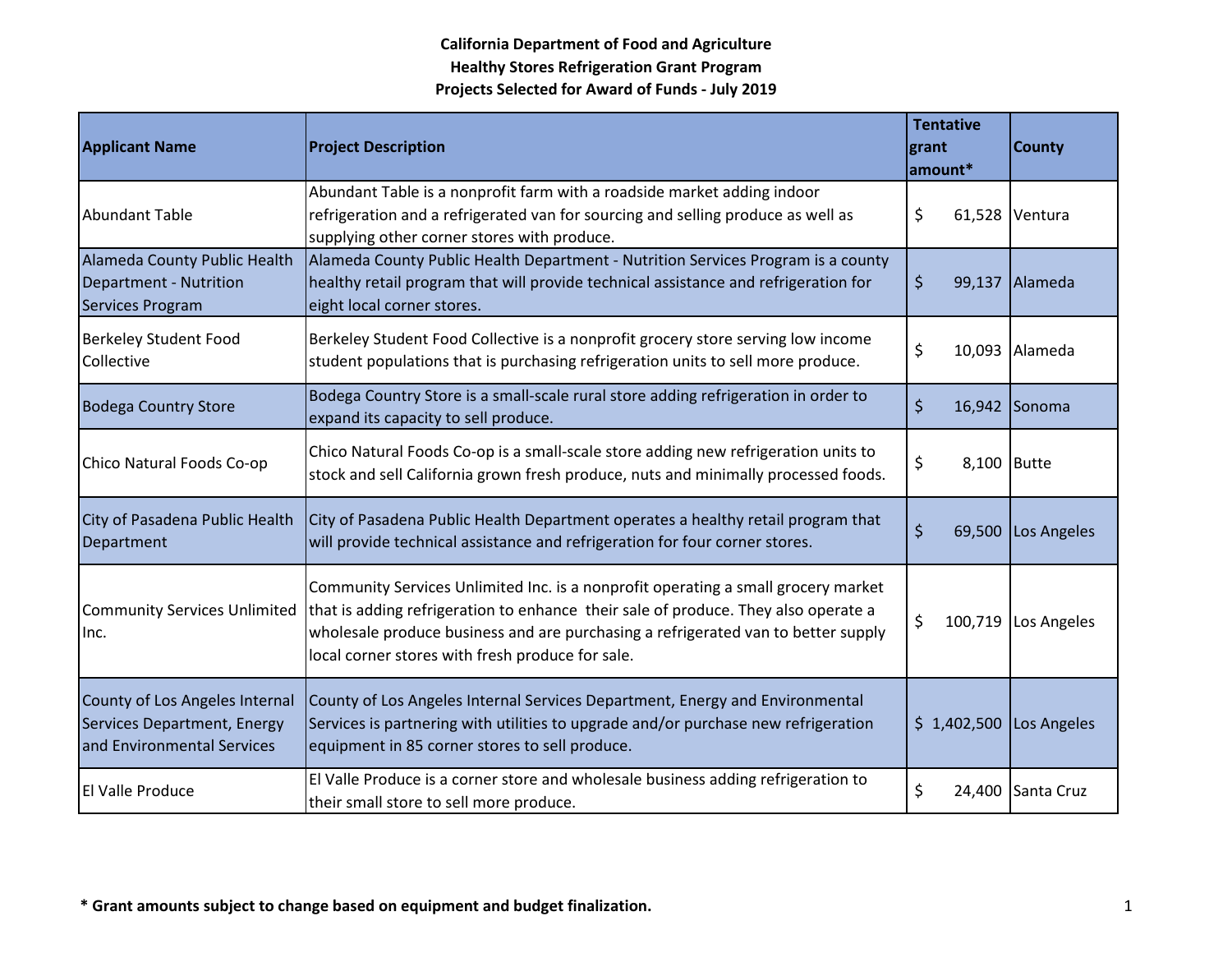| <b>Applicant Name</b>                                     | <b>Project Description</b>                                                                                                                                                                                                                                                                                               | grant   | <b>Tentative</b><br>amount* | <b>County</b>         |
|-----------------------------------------------------------|--------------------------------------------------------------------------------------------------------------------------------------------------------------------------------------------------------------------------------------------------------------------------------------------------------------------------|---------|-----------------------------|-----------------------|
| <b>Health Education Council</b>                           | Health Education Council is a nonprofit operating a healthy retail program that will<br>provide technical assistance and refrigeration for seven corner stores.                                                                                                                                                          | \$      | 110,000                     | San Joaquin           |
| <b>Hunters Point Family</b>                               | Hunters Point Family is a nonprofit operating a healthy retail program that will<br>provide technical assistance and refrigeration for three corner stores.                                                                                                                                                              | \$      | 46,889                      | San Francisco         |
| Loma Mar Store                                            | Loma Mar Store is a small rural market and kitchen adding refrigeration to sell more<br>produce.                                                                                                                                                                                                                         | \$      |                             | 5,318 San Mateo       |
| Lompoc Valley Community<br><b>Healthcare Organization</b> | Lompoc Valley Community Healthcare Organization is a nonprofit supporting a local<br>farmer's market to expand offerings with standing refrigeration as well as to create a<br>new mobile market by purchasing a refrigerated truck that will facilitate more<br>equitable access to produce.                            | \$      |                             | 110,860 Santa Barbara |
| Los Angeles Food Policy Council                           | Los Angeles Food Policy Council is a nonprofit operating a healthy retail program that<br>will provide technical assistance and refrigeration for four corner stores.                                                                                                                                                    | $\zeta$ | 64,020                      | Los Angeles           |
| Mandela Partners                                          | Mandela Partners is a nonprofit operating a healthy retail program that will provide<br>technical assistance and refrigeration for three corner stores and will also purchase a<br>refrigerated van and refurbishing an existing van with refrigeration in order to<br>expand produce distribution to new corner stores. | \$      |                             | 74,250 Alameda        |
| Mother Lode Exchange<br><b>Community Market</b>           | Mother Lode Exchange Community Market is an indoor rural farmers'/artisans'<br>market adding refrigeration to sell more produce.                                                                                                                                                                                         | \$      | 3,152                       | Amador                |
| Placerville Food Co-op                                    | Placerville Food Co-op is a small-scale store adding refrigeration to expand produce<br>offerings.                                                                                                                                                                                                                       | \$      |                             | 27,255 El Dorado      |
| <b>Public Health Institute</b>                            | Public Health Institute is a nonprofit operating a healthy retail program that will<br>provide technical assistance and refrigeration for seven corner stores.                                                                                                                                                           | \$      | 17,279                      | Sacramento            |
| Redwood Empire Food Bank                                  | Redwood Empire Food Bank is a nonprofit food bank that operates a small retail<br>store for low income, nutrition benefit clients to shop without shame that is<br>purchasing refrigeration to expand their retail produce selection.                                                                                    | \$      |                             | 52,084 Sonoma         |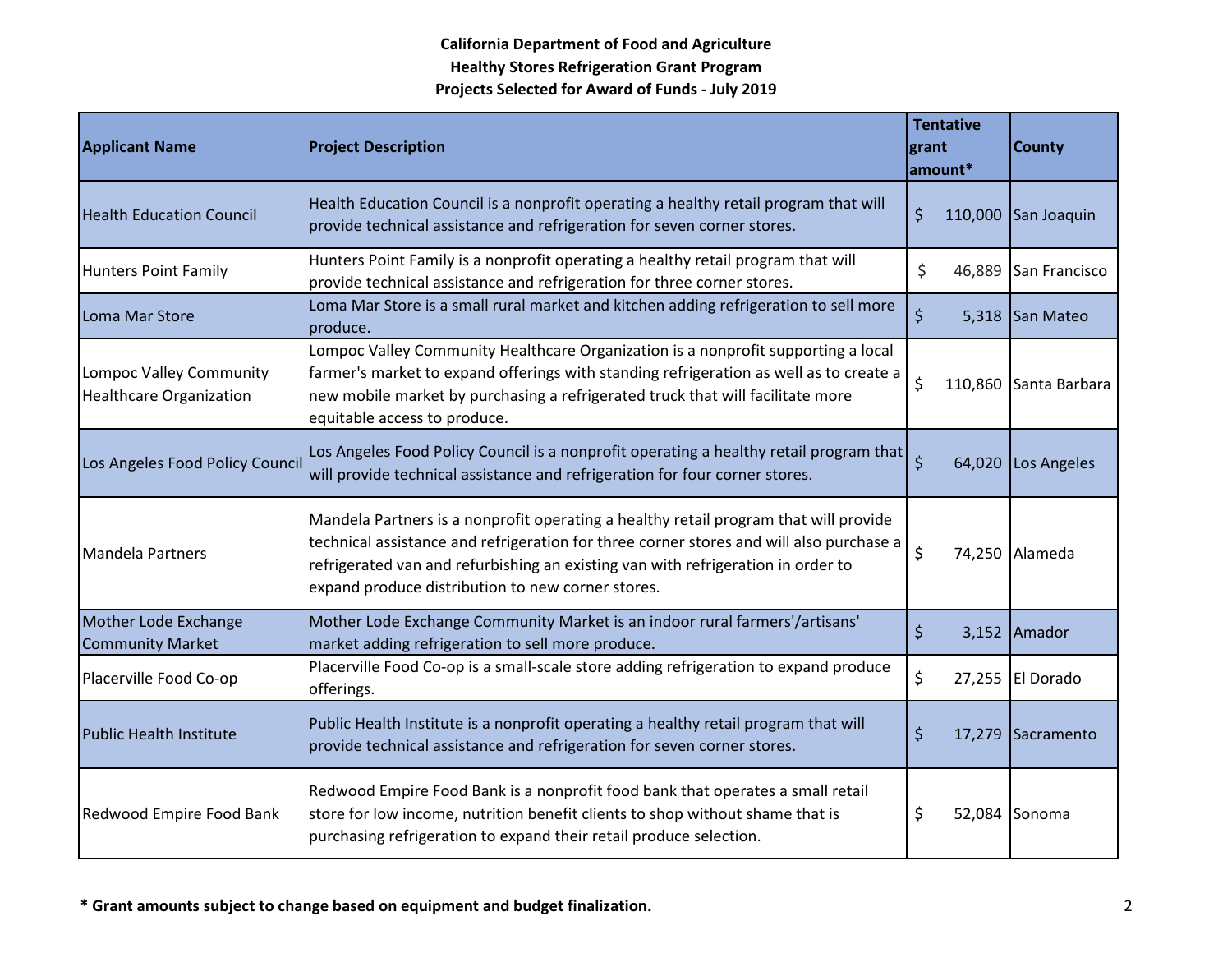| <b>Applicant Name</b>                                                                                                    | <b>Project Description</b>                                                                                                                                                                                                                                                                           | <b>Tentative</b><br>grant<br>amount* | <b>County</b>        |
|--------------------------------------------------------------------------------------------------------------------------|------------------------------------------------------------------------------------------------------------------------------------------------------------------------------------------------------------------------------------------------------------------------------------------------------|--------------------------------------|----------------------|
| SÜPRMARKT                                                                                                                | SÜPRMARKT is a social business with pop-up produce sales and a Community<br>Supported Agriculture program that is opening a permanent retail location and<br>purchasing refrigeration equipment as well as a refrigerated van to better store and<br>sell produce to the low income shoppers served. | \$<br>26,179                         | Los Angeles          |
| Sustainable Economic<br>Enterprises of Los Angeles (SEE-<br>LA)                                                          | SEE-LA is a nonprofit operating a healthy retail program that will provide technical<br>assistance and refrigeration for two corner stores.                                                                                                                                                          | \$                                   | 26,493 Los Angeles   |
| <b>Sutter Center Market</b>                                                                                              | Sutter Center Market is a rural corner store adding refrigeration to stock and sell<br>more produce.                                                                                                                                                                                                 | \$                                   | 14,589 El Dorado     |
| Tenderloin Neighborhood<br><b>Development Corporation</b>                                                                | Tenderloin Neighborhood Development Corporation is a nonprofit operating a<br>healthy retail program that will provide technical assistance and refrigeration for two<br>corner stores.                                                                                                              | \$                                   | 18,700 San Francisco |
| The Center for Land Based<br>Learning                                                                                    | Center for Land Based Learning is a nonprofit purchasing a refrigerated truck to start<br>a new mobile market serving low income customers.                                                                                                                                                          | $\zeta$                              | 82,465 Sacramento    |
| The Food Trust                                                                                                           | The Food Trust is a nonprofit operating a healthy retail program that will provide<br>technical assistance and refrigeration for 13 corner stores.                                                                                                                                                   | \$                                   | 60,500 Santa Clara   |
| <b>TKP Farms/Blosser Urban</b><br>Garden                                                                                 | Blosser Urban Garden is a small organic farm with a farm stand, wholesale market<br>and Community Supported Agriculture program serving low income, primarily<br>immigrant populations that is adding indoor refrigeration and a refrigerated van to<br>scale their services.                        | $\zeta$                              | 45,000 Santa Barbara |
| <b>Tulare County Health and</b><br>Health Branch, Nutrition<br><b>Education and Obesity</b><br>Prevention (NEOP) Program | Human Services Agency - Public Tulare County Health and Human Services Agency - Public Health Branch, NEOP<br>Program operates a county healthy retail program that will provide technical<br>assistance and refrigeration for seven corner stores.                                                  | \$<br>74,116 Tulare                  |                      |